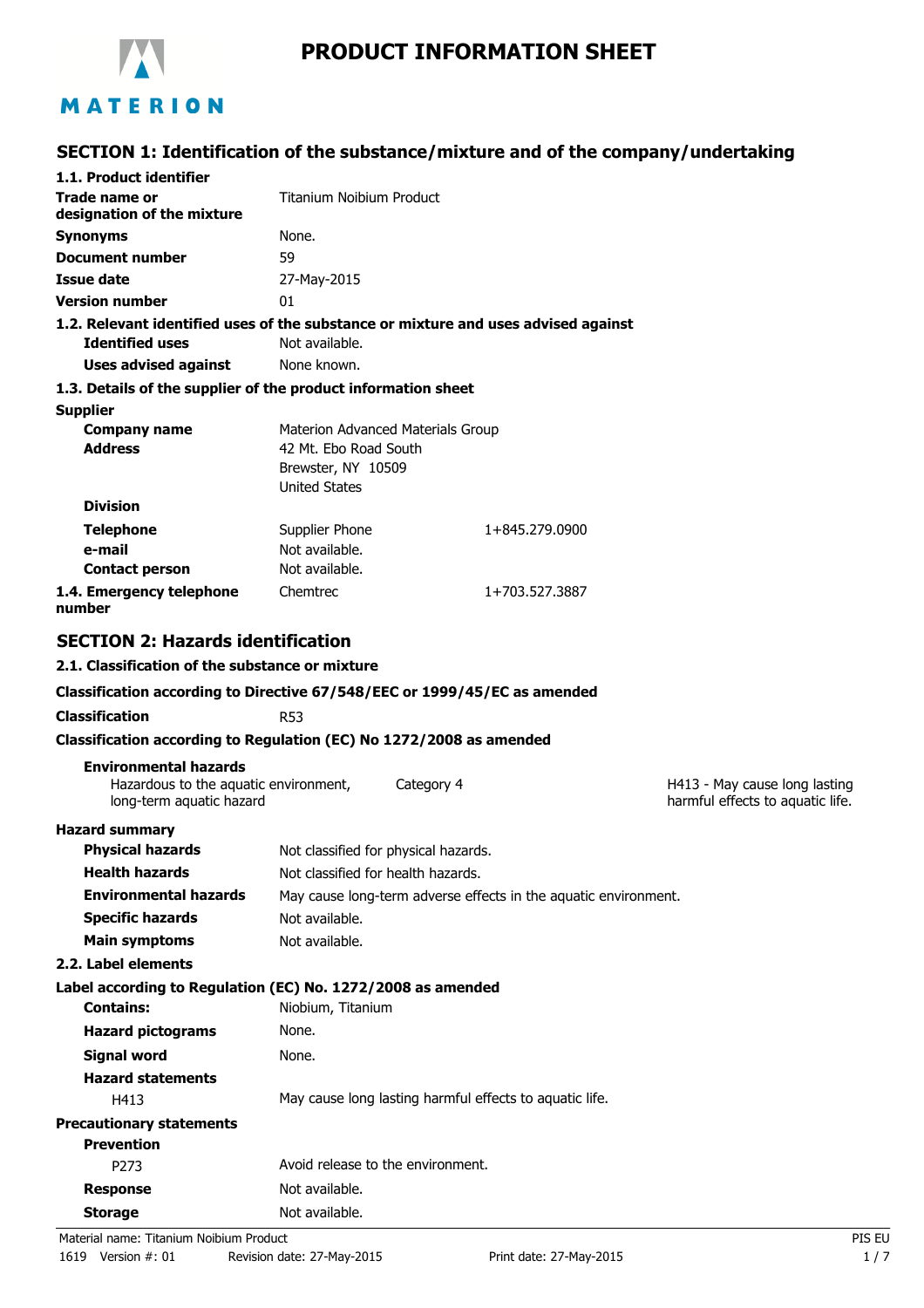| <b>Disposal</b>                   |                                                                                                           |
|-----------------------------------|-----------------------------------------------------------------------------------------------------------|
| P501                              | Dispose of contents/container in accordance with local/regional/national/international regulations.       |
| Supplemental label<br>information | 100 % of the mixture consists of component(s) of unknown long-term hazards to the aquatic<br>environment. |
| 2.3. Other hazards                | None known.                                                                                               |
|                                   |                                                                                                           |

# **SECTION 3: Composition/information on ingredients**

#### **3.2. Mixtures**

#### **General information**

| <b>Chemical name</b>   |                 | $\frac{1}{2}$ | CAS-No. / EC<br>No.    | <b>REACH Registration No.</b> | <b>INDEX No.</b> | <b>Notes</b> |
|------------------------|-----------------|---------------|------------------------|-------------------------------|------------------|--------------|
| Titanium               |                 | $5 - 50$      | 7440-32-6<br>231-142-3 | $\overline{\phantom{a}}$      | -                |              |
| <b>Classification:</b> | <b>DSD: R10</b> |               |                        |                               |                  |              |
|                        | $CLP: -$        |               |                        |                               |                  |              |
| Niobium                |                 | $4 - 50$      | 7440-03-1<br>231-113-5 | $\overline{\phantom{a}}$      | ۰                |              |
| <b>Classification:</b> | DSD: -          |               |                        |                               |                  |              |
|                        | $CLP: -$        |               |                        |                               |                  |              |

### **SECTION 4: First aid measures**

| <b>General information</b>                                                               | Not available. |
|------------------------------------------------------------------------------------------|----------------|
| 4.1. Description of first aid measures                                                   |                |
| <b>Inhalation</b>                                                                        | Not available. |
| <b>Skin contact</b>                                                                      | Not available. |
| Eye contact                                                                              | Not available. |
| Ingestion                                                                                | Not available. |
| 4.2. Most important<br>symptoms and effects, both<br>acute and delayed                   | Not available. |
| 4.3. Indication of any<br>immediate medical attention<br>and special treatment<br>needed | Not available. |

# **SECTION 5: Firefighting measures**

| <b>General fire hazards</b>                                                                | Not available.                                                       |
|--------------------------------------------------------------------------------------------|----------------------------------------------------------------------|
| 5.1. Extinguishing media<br>Suitable extinguishing<br>media                                | DRY sand, sodium chloride powder, graphite powder or Met-L-X powder. |
| Unsuitable extinguishing<br>media                                                          | Not available.                                                       |
| 5.2. Special hazards arising<br>from the substance or<br>mixture                           | Not available.                                                       |
| 5.3. Advice for firefighters<br><b>Special protective</b><br>equipment for<br>firefighters | Not available.                                                       |
| <b>SECTION 6: Accidental release measures</b>                                              |                                                                      |

|                                   | 6.1. Personal precautions, protective equipment and emergency procedures |
|-----------------------------------|--------------------------------------------------------------------------|
| For non-emergency<br>personnel    | Not available.                                                           |
| For emergency<br>responders       | Not available.                                                           |
| 6.2. Environmental<br>precautions | Not available.                                                           |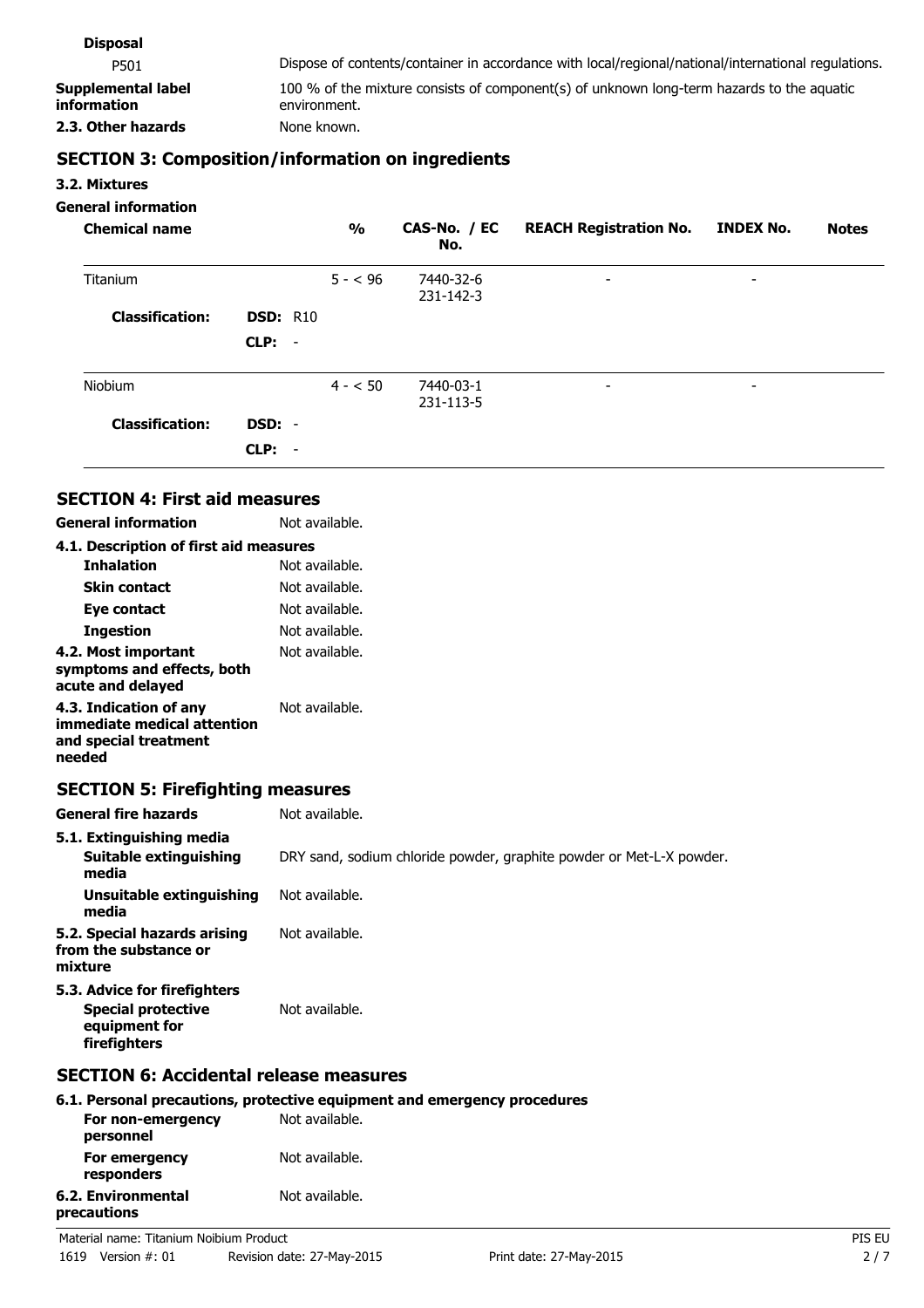| <b>6.3. Methods and material for</b> Not available.<br>containment and cleaning up |                |
|------------------------------------------------------------------------------------|----------------|
| 6.4. Reference to other<br>sections                                                | Not available. |

# **SECTION 7: Handling and storage**

| 7.1. Precautions for safe<br>handling                                   | Not available. |
|-------------------------------------------------------------------------|----------------|
| 7.2. Conditions for safe<br>storage, including any<br>incompatibilities | Not available. |
| 7.3. Specific end use(s)                                                | Not available. |

#### **SECTION 8: Exposure controls/personal protection**

#### **8.1. Control parameters**

#### **Occupational exposure limits**

#### **Austria. MAK List, OEL Ordinance (GwV), BGBl. II, no. 184/2001**

| <b>Components</b>                                    | <b>Type</b>                                                                                                                                                             | <b>Value</b>      | <b>Form</b>               |
|------------------------------------------------------|-------------------------------------------------------------------------------------------------------------------------------------------------------------------------|-------------------|---------------------------|
| Niobium (CAS 7440-03-1)                              | <b>MAK</b>                                                                                                                                                              | 5 mg/m $3$        | Inhalable fraction.       |
|                                                      |                                                                                                                                                                         | $0,5$ mg/m3       | Fume and respirable dust. |
|                                                      | <b>STEL</b>                                                                                                                                                             | $10$ mg/m $3$     | Inhalable fraction.       |
|                                                      |                                                                                                                                                                         | $1$ mg/m $3$      | Fume and respirable dust. |
| <b>Components</b>                                    | Bulgaria. OELs. Regulation No 13 on protection of workers against risks of exposure to chemical agents at work<br><b>Type</b>                                           | <b>Value</b>      |                           |
| Titanium (CAS 7440-32-6)                             | <b>TWA</b>                                                                                                                                                              | 1 mg/m3           |                           |
| <b>Denmark. Exposure Limit Values</b>                |                                                                                                                                                                         |                   |                           |
| <b>Components</b>                                    | <b>Type</b>                                                                                                                                                             | <b>Value</b>      | <b>Form</b>               |
| Niobium (CAS 7440-03-1)                              | <b>TLV</b>                                                                                                                                                              | 5 mg/m $3$        | Dust.                     |
|                                                      |                                                                                                                                                                         | $0,5$ mg/m3       | Fume.                     |
|                                                      | Iceland. OELs. Regulation 154/1999 on occupational exposure limits                                                                                                      |                   |                           |
| <b>Components</b>                                    | <b>Type</b>                                                                                                                                                             | <b>Value</b>      | <b>Form</b>               |
| Niobium (CAS 7440-03-1)                              | <b>TWA</b>                                                                                                                                                              | 5 mg/m $3$        | Dust.                     |
|                                                      |                                                                                                                                                                         | $0,5$ mg/m3       | Fume.                     |
|                                                      | Latvia. OELs. Occupational exposure limit values of chemical substances in work environment                                                                             |                   |                           |
| <b>Components</b>                                    | <b>Type</b>                                                                                                                                                             | <b>Value</b>      |                           |
| Titanium (CAS 7440-32-6)                             | <b>TWA</b>                                                                                                                                                              | $10 \text{ mg/m}$ |                           |
| in Working Environment<br><b>Components</b>          | Poland. MACs. Minister of Labour and Social Policy Regarding Maximum Allowable Concentrations and Intensities<br><b>Type</b>                                            | <b>Value</b>      |                           |
| Titanium (CAS 7440-32-6)                             | <b>STEL</b>                                                                                                                                                             | $30 \text{ mg/m}$ |                           |
|                                                      | <b>TWA</b>                                                                                                                                                              | 10 mg/m3          |                           |
|                                                      | Romania. OELs. Protection of workers from exposure to chemical agents at the workplace                                                                                  |                   |                           |
| <b>Components</b>                                    | <b>Type</b>                                                                                                                                                             | <b>Value</b>      |                           |
| Titanium (CAS 7440-32-6)                             | <b>STEL</b>                                                                                                                                                             | 15 mg/m3          |                           |
|                                                      | <b>TWA</b>                                                                                                                                                              | $10 \text{ mg/m}$ |                           |
|                                                      | Slovenia. OELs. Regulations concerning protection of workers against risks due to exposure to chemicals while<br>working (Official Gazette of the Republic of Slovenia) |                   |                           |
| <b>Components</b>                                    | <b>Type</b>                                                                                                                                                             | <b>Value</b>      | <b>Form</b>               |
| Niobium (CAS 7440-03-1)                              | <b>TWA</b>                                                                                                                                                              | 5 mg/m $3$        | Inhalable fraction.       |
| <b>Biological limit values</b>                       | No biological exposure limits noted for the ingredient(s).                                                                                                              |                   |                           |
| <b>Recommended monitoring</b><br>procedures          | Not available.                                                                                                                                                          |                   |                           |
| <b>Derived no-effect level</b><br>(DNEL)             | Not available.                                                                                                                                                          |                   |                           |
| <b>Predicted no effect</b><br>concentrations (PNECs) | Not available.                                                                                                                                                          |                   |                           |

#### **8.2. Exposure controls**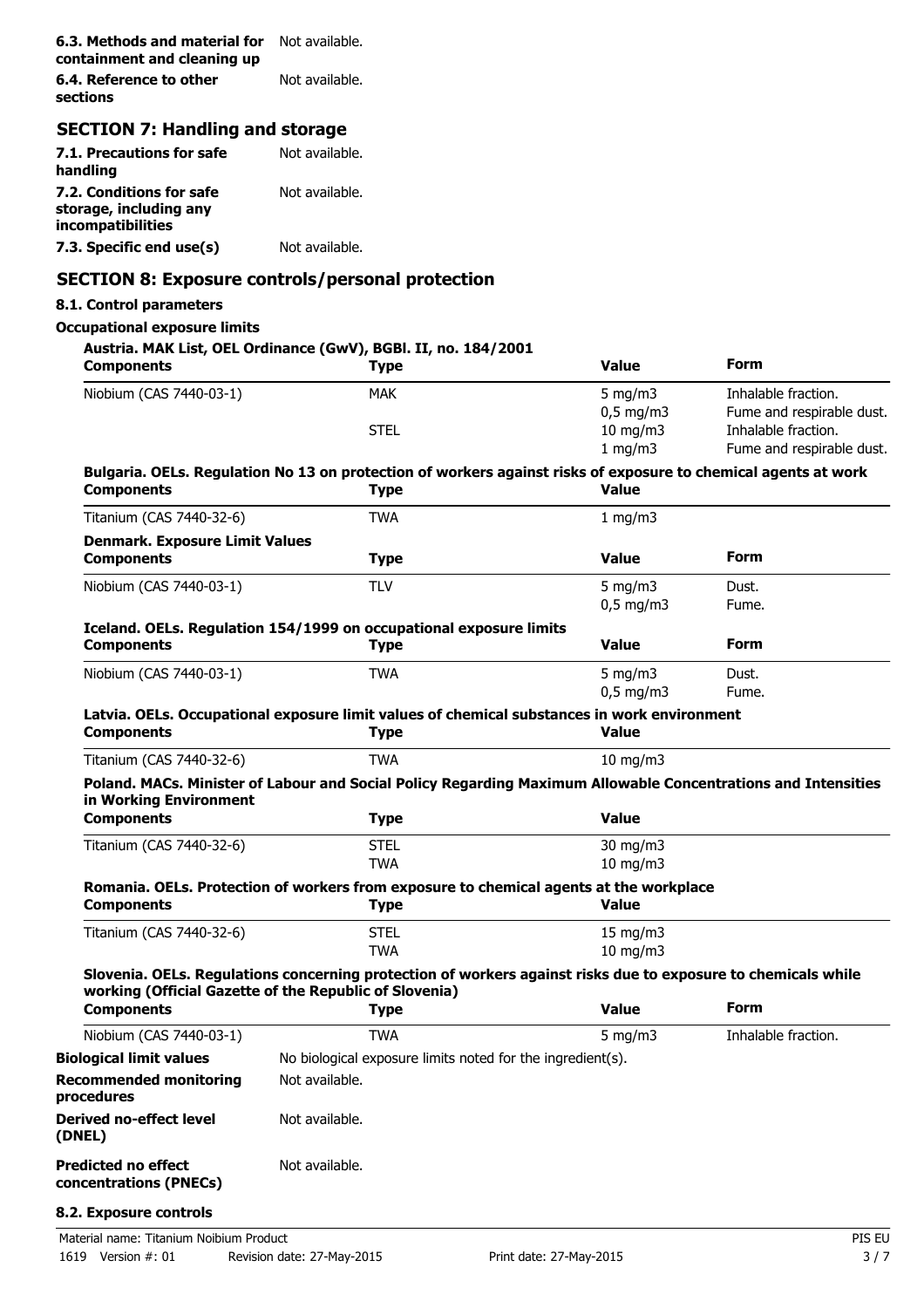#### **Individual protection measures, such as personal protective equipment**

| <b>General information</b>                | Not available. |
|-------------------------------------------|----------------|
| Eye/face protection                       | Not available. |
| <b>Skin protection</b>                    |                |
| - Hand protection                         | Not available. |
| - Other                                   | Not available. |
| <b>Respiratory protection</b>             | Not available. |
| <b>Thermal hazards</b>                    | Not available. |
| <b>Hygiene measures</b>                   | Not available. |
| <b>Environmental exposure</b><br>controls | Not available. |

### **SECTION 9: Physical and chemical properties**

#### **9.1. Information on basic physical and chemical properties Appearance**

| <b>Physical state</b>                             | Solid.                        |
|---------------------------------------------------|-------------------------------|
| Form                                              | Not available.                |
| Colour                                            | Not available.                |
| Odour                                             | Not applicable.               |
| <b>Odour threshold</b>                            | Not available.                |
| рH                                                | Not available.                |
| <b>Melting point/freezing point</b>               | 1668 °C (3034,4 °F) estimated |
| Initial boiling point and<br>boiling range        | 3287 °C (5948,6 °F) estimated |
| <b>Flash point</b>                                | Not available.                |
| <b>Evaporation rate</b>                           | Not available.                |
| <b>Flammability (solid, gas)</b>                  | Not applicable.               |
| Upper/lower flammability or explosive limits      |                               |
| <b>Flammability limit - lower</b><br>(9/6)        | Not available.                |
| <b>Flammability limit -</b><br>upper (%)          | Not available.                |
| <b>Vapour pressure</b>                            | 0,00001 hPa estimated         |
| <b>Vapour density</b>                             | Not available.                |
| <b>Relative density</b>                           | Not available.                |
| Solubility(ies)                                   |                               |
| <b>Solubility (water)</b>                         | Not available.                |
| <b>Solubility (other)</b>                         | Not available.                |
| <b>Partition coefficient</b><br>(n-octanol/water) | Not available.                |
| <b>Auto-ignition temperature</b>                  | 250 °C (482 °F) estimated     |
| <b>Decomposition temperature</b>                  | Not available.                |
| <b>Viscosity</b>                                  | Not available.                |
| <b>Explosive properties</b>                       | Not available.                |
| <b>Oxidizing properties</b>                       | Not available.                |
| 9.2. Other information                            |                               |
| <b>Density</b>                                    | 4,51 g/cm3 estimated          |
| <b>Specific gravity</b>                           | 4,51 estimated                |

# **SECTION 10: Stability and reactivity**

| 10.1. Reactivity               | Not available. |
|--------------------------------|----------------|
| 10.2. Chemical stability       | Not available. |
| 10.3. Possibility of hazardous | Not available. |
| reactions                      |                |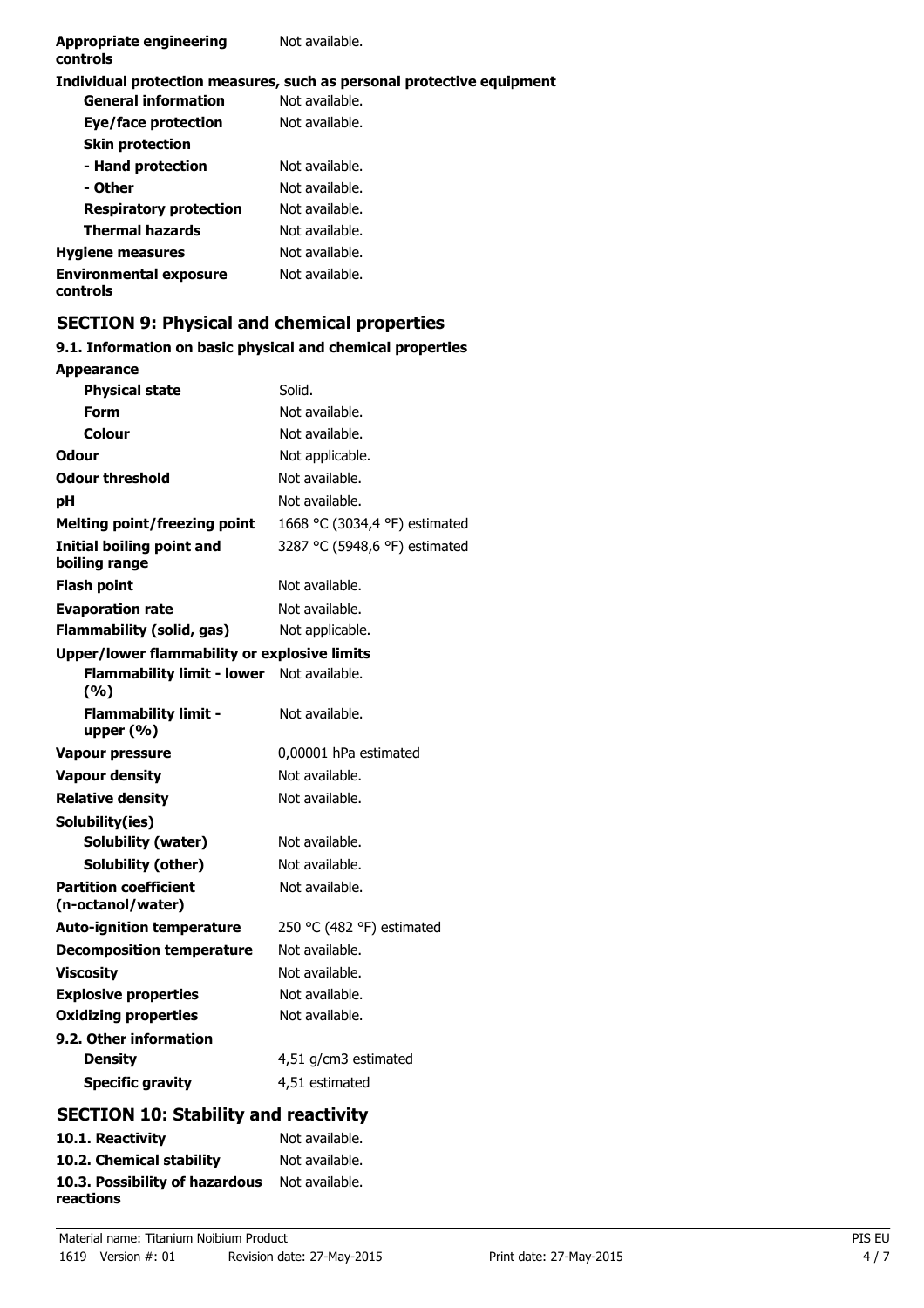| 10.4. Conditions to avoid    | Not available. |
|------------------------------|----------------|
| 10.5. Incompatible materials | Not available. |
| 10.6. Hazardous              | Not available. |
| decomposition products       |                |

# **SECTION 11: Toxicological information**

| <b>General information</b>                            | Not available.     |
|-------------------------------------------------------|--------------------|
| <b>Information on likely routes of exposure</b>       |                    |
| <b>Inhalation</b>                                     | Not available.     |
| <b>Skin contact</b>                                   | Not available.     |
| Eye contact                                           | Not available.     |
| <b>Ingestion</b>                                      | Not available.     |
| <b>Symptoms</b>                                       | Not available.     |
| 11.1. Information on toxicological effects            |                    |
| <b>Acute toxicity</b>                                 | No data available. |
| <b>Skin corrosion/irritation</b>                      | Not available.     |
| Serious eye damage/eye<br>irritation                  | Not available.     |
| <b>Respiratory sensitisation</b>                      | Not available.     |
| <b>Skin sensitisation</b>                             | Not available.     |
| <b>Germ cell mutagenicity</b>                         | Not available.     |
| <b>Carcinogenicity</b>                                | Not available.     |
| <b>Reproductive toxicity</b>                          | Not available.     |
| Specific target organ toxicity<br>- single exposure   | Not available.     |
| Specific target organ toxicity<br>- repeated exposure | Not available.     |
| <b>Aspiration hazard</b>                              | Not available.     |
| Mixture versus substance<br>information               | Not available.     |
| <b>Other information</b>                              | Not available.     |

# **SECTION 12: Ecological information**

| 12.1. Toxicity                                            | No toxicity data noted for the ingredient(s). |
|-----------------------------------------------------------|-----------------------------------------------|
| 12.2. Persistence and<br>degradability                    | Not available.                                |
| 12.3. Bioaccumulative<br>potential                        | Not available.                                |
| <b>Partition coefficient</b><br>n-octanol/water (log Kow) | Not available.                                |
| <b>Bioconcentration factor (BCF)</b>                      | Not available.                                |
| 12.4. Mobility in soil                                    | Not available.                                |
| 12.5. Results of PBT<br>and vPvB<br>assessment            | Not a PBT or vPvB substance or mixture.       |
| 12.6. Other adverse effects                               | Not available.                                |

#### **SECTION 13: Disposal considerations**

| 13.1. Waste treatment methods |                |
|-------------------------------|----------------|
| Residual waste                | Not available. |
| Contaminated packaging        | Not available. |
| EU waste code                 | Not available. |

## **SECTION 14: Transport information**

#### **ADR**

Not regulated as dangerous goods.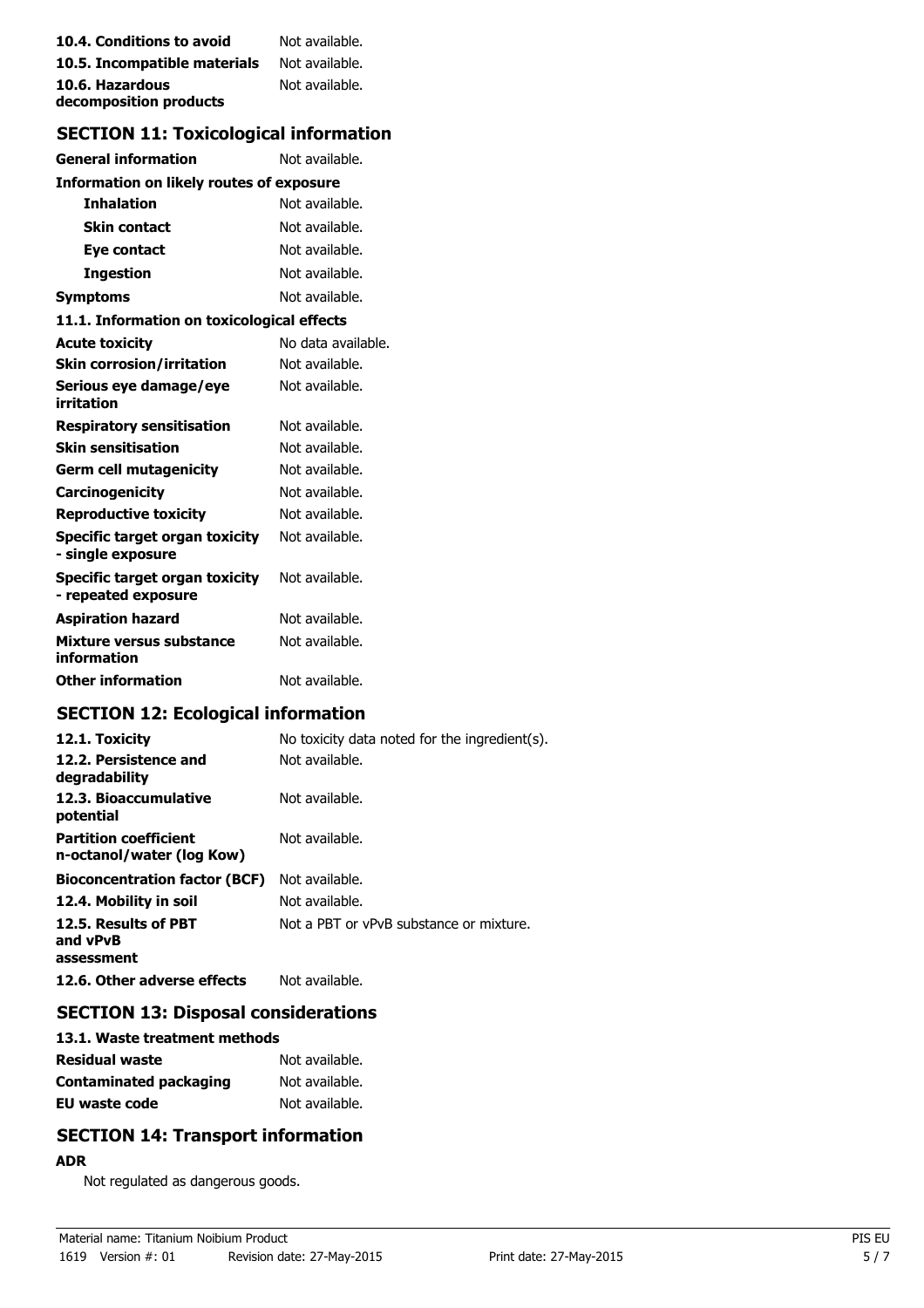#### **RID**

Not regulated as dangerous goods.

#### **ADN**

Not regulated as dangerous goods.

#### **IATA**

Not regulated as dangerous goods.

#### **IMDG**

Not regulated as dangerous goods.

#### **SECTION 15: Regulatory information**

# **15.1. Safety, health and environmental regulations/legislation specific for the substance or mixture**

#### **EU regulations**

**Regulation (EC) No. 1005/2009 on substances that deplete the ozone layer, Annex I, as amended** Not listed.

**Regulation (EC) No. 1005/2009 on substances that deplete the ozone layer, Annex II, as amended** Not listed.

**Regulation (EC) No. 850/2004 on persistent organic pollutants, Annex I**

#### Not listed.

**Regulation (EC) No. 689/2008 concerning the export and import of dangerous chemicals, Annex I, part 1** Not listed.

**Regulation (EC) No. 689/2008 concerning the export and import of dangerous chemicals, Annex I, part 2** Not listed.

**Regulation (EC) No. 689/2008 concerning the export and import of dangerous chemicals, Annex I, part 3** Not listed.

- **Regulation (EC) No. 689/2008 concerning the export and import of dangerous chemicals, Annex V** Not listed.
- **Regulation (EC) No. 166/2006 Annex II Pollutant Release and Transfer Registry, as amended** Not listed.
- **Regulation (EC) No. 1907/2006, REACH Article 59(10) Candidate List as currently published by ECHA** Not listed.

#### **Authorisations**

**Regulation (EC) No. 1907/2006, REACH Annex XIV Substances subject to authorization, as amended** Not listed.

#### **Regulation (EC) No. 1907/2006, REACH Annex XVII Substances subject to restriction on marketing and use as amended**

Not listed.

#### **Restrictions on use**

**Regulation (EC) No. 1907/2006 Annex XVII Substances subject to restriction on marketing and use** Not regulated.

**Directive 2004/37/EC: on the protection of workers from the risks related to exposure to carcinogens and mutagens at work, as amended**

#### Not listed.

**Directive 92/85/EEC: on the safety and health of pregnant workers and workers who have recently given birth or are breastfeeding, as amended**

Not listed.

#### **Other EU regulations**

**Directive 2012/18/EU on major accident hazards involving dangerous substances**

Not listed.

**Directive 98/24/EC on the protection of the health and safety of workers from the risks related to chemical agents at work, as amended**

# Not listed.

**Directive 94/33/EC on the protection of young people at work, as amended**

Not listed.

| <b>National regulations</b> | Not available. |
|-----------------------------|----------------|
| 15.2. Chemical safety       | Not available. |
| assessment                  |                |